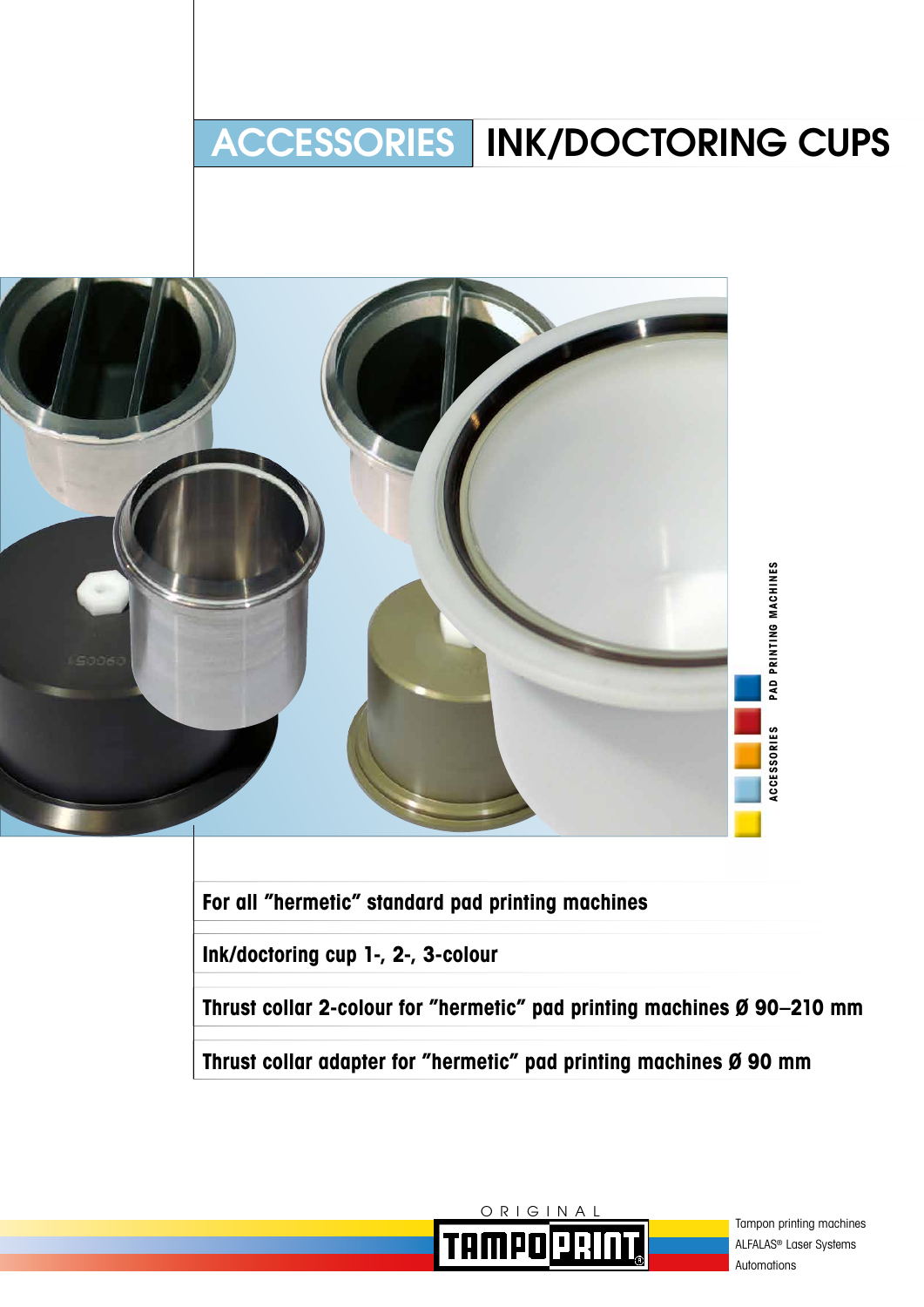# Ink/doctoring cup 1-colour for "hermetic" pad printing machines Ø 30 bis 210 mm

## **Field of application:**

- **Scope of supply for all TAMPOPRINT** "hermetic" pad printing **machines with ink/doctoring cup Ø 30 to 210 mm**
- **3 designs: Aluminium, plastics, steel**
- **Can be used for following cliché types:** Steel, ceramic, Aloxid-special, Magnet-Aloxid-, record-special, Magnet-Screen, Magnet-Aqua, Magnet-Eco, Magnet-microflex clichés, INTAGLIO laser cliché

### ■ **Print image sizes:**

Ink/doctoring cup Ø 60 mm: max. Ø 55 mm (SR Ø 58 mm) Ink/doctoring cup Ø 90 mm: max. Ø 85 mm (SR Ø 88 mm) Ink/doctoring cup Ø 130 mm: max. Ø 120 mm Ink/doctoring cup Ø 150 mm: max. Ø 140 mm Ink/doctoring cup Ø 210 mm: max. Ø 190 mm (SR Ø 200 mm)

# **Your advantage:**

- ✓ Extensive service/maintenance packages (see below).
- ✓ Ink/doctoring cup at economy price
- ✓ The best ink/doctoring cups in the market



# **Description:**

The following 3 materials are used for the ink/doctoring cups 1-colour Ø 30 to 210 mm:

| <b>Material</b> | <b>Machine series</b>                                                     | Ø Ink/doctoring cup |  |  |  |  |
|-----------------|---------------------------------------------------------------------------|---------------------|--|--|--|--|
| <b>Plastics</b> | all standard machine series<br>(ENCODER with additional thrust<br>collar) | 60, 90 mm           |  |  |  |  |
| Steel           | <b>ENCODER</b>                                                            | 30, 40, 60 mm       |  |  |  |  |
| Aluminium       | all standard machine series                                               | $60 - 210$ mm       |  |  |  |  |

# **Service offers:**

### ✓ **Plastic ink/doctoring cups**

Exchange of the customer ink/doctoring cup against calculation.

Mechanical lapping (only possible if there are no damages on the doctoring lip).

- ✓ **Aluminium ink/doctoring cups** Exchange + mechanical lapping of doctoring lip + sealing ring.
- ✓ **Steel ink/doctoring cups** Exchange of doctoring lip  $+$  mechanical lapping.

If doctoring lips are fully worn (contact surface wider than 0,3 mm) an exchange of the doctoring ring is basically recommended.

✓ **Non-binding quotation**

Please send us your ink/doctoring cup. We will check it free of charge and will send you a non-binding quotation.

**Overview of all ink/doctoring cups 1-colour see page 8**

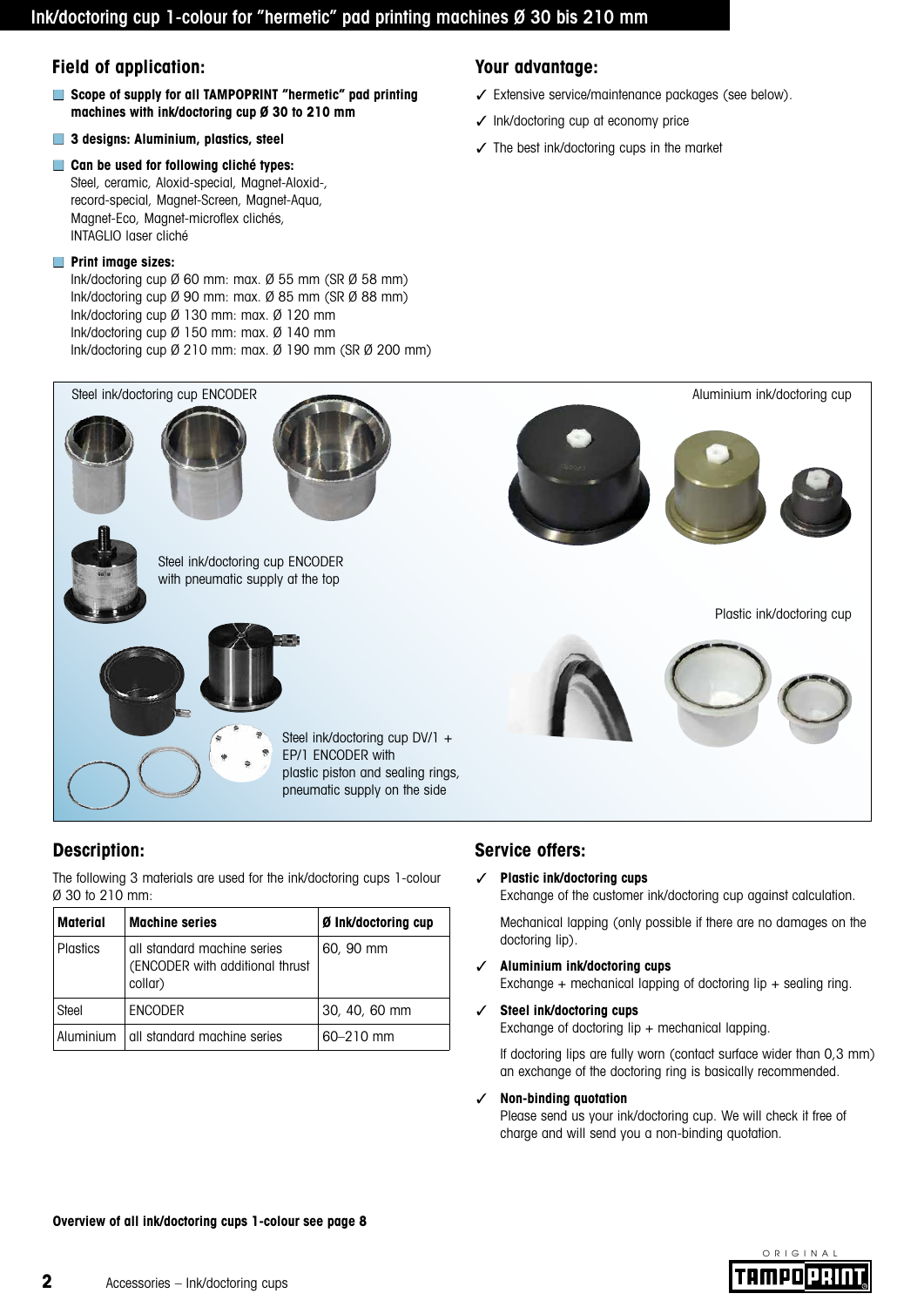# **Field of application:**

- In TAMPOPRINT "hermetic" pad printing machines with ink/doctoring cup Ø 60 mm and Ø 90 mm
- **Can be used for following cliché types:** Steel, ceramic, Aloxid-special, Magnet-Aloxid-, record-special, Magnet-Screen, Magnet-Aqua, Magnet-Eco, Magnet-microflex clichés, INTAGLIO laser cliché

### ■ **Print image size:**

Ink/doctoring cup Ø 60 mm: max. Ø 55 mm Ink/doctoring cup Ø 90 mm: max. Ø 85 mm

# **Your advantage:**

- ✓ Immediate check of the ink condition
- ✓ Ink/doctoring cup can be opened while it is still in the machine
- ✓ Re-filling of ink into ink/doctoring cup while it is still in the machine
- ✓ ClipLock® closure uses the complete ink/doctoring cup diameter as an opening
- ✓ Improved economy of set-up time and ink consumption
- ✓ Downtimes during production will be considerably reduced
- ✓ Extensive service/maintenance package (see below)
- ✓ Glass stirring staff and solvent pipette included in delivery
- ✓ Easy handling with gripper for lid



# **Description:**

2 materials are used for the ink/doctoring cups ClipLock® 1-colour Ø 60 mm to 140 mm.

| Material        | <b>Machine series</b>                                                                     | Ø Ink/doctoring cup |  |  |  |
|-----------------|-------------------------------------------------------------------------------------------|---------------------|--|--|--|
| <b>Plastics</b> | Series CONCENTRA, HERMETIC 6-12, 60, 90 mm<br>RAPID, SEALED INK CUP E, TSQ,<br>TSM, V-DUO |                     |  |  |  |
|                 | Aluminium   all standard machine series                                                   | 130, 140 mm         |  |  |  |

# **Spare parts:**

| Lid ClipLock <sup>®</sup> Ø 60 mm  | Item No. 09 01 65 |
|------------------------------------|-------------------|
| Lid ClipLock® Ø 90 mm              | Item No. 09 01 66 |
| Lid ClipLock <sup>®</sup> Ø 130 mm | Item No. 09 09 22 |
| Lid ClipLock <sup>®</sup> Ø 140 mm | Item No. 09 09 22 |
| Glass stirring staff               | Item No. 09 01 69 |
| Solvent pipette                    | Item No. 09 01 75 |
| Option:                            |                   |
| Gripper for lid ClipLock® Ø 60 mm  | Item No. 09 01 67 |

Gripper for lid ClipLock<sup>®</sup> Ø 90 mm

# **Service offers:**

### ✓ **Plastic ink/doctoring cups**

Mechanical lapping (only possible if there are no damages on the doctoring lip).

### ✓ **Non-binding quotation**

Please send us your ink/doctoring cup. We will check it free of charge and will send you a non-binding quotation.

**Overview of all ink/doctoring cups 1-colour see page 8**

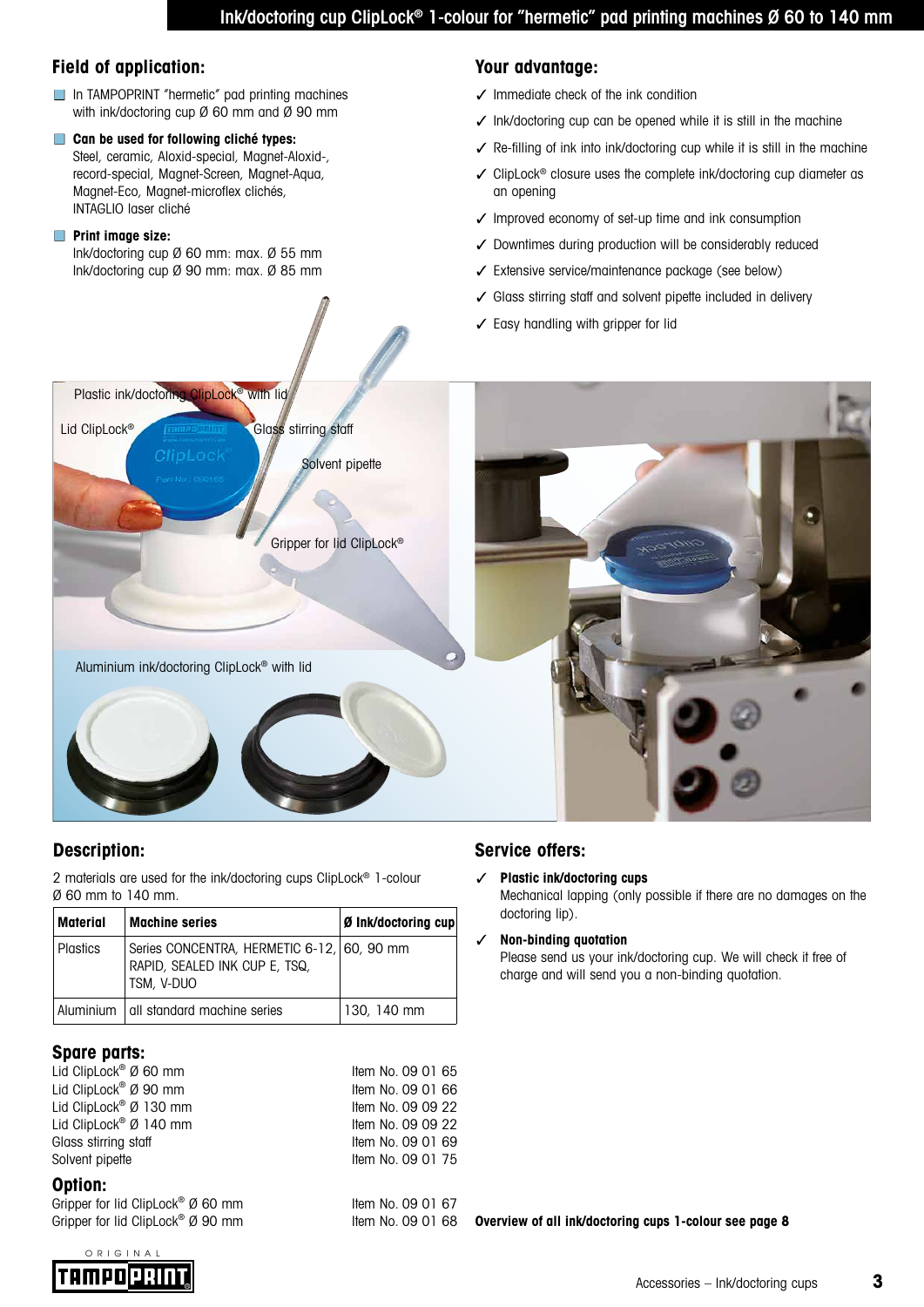# **Field of application:**

- In all TAMPOPRINT "hermetic" pad printing machines with ink/doctoring cup Ø 60 mm and Ø 90 mm
- **Can be used for following cliché types:**

Steel, ceramic, \*Aloxid-special, Magnet-Aloxid, \*record-special, \*Magnet-Screen, \*Magnet-Aqua, \*Magnet-Eco, Magnet-microflex clichés, \*INTAGLIO laser cliché (\* When using these cliché types the lifetime of the clichés may be limited)

### ■ **Print image sizes:**

Ink/doctoring cup Ø 60 mm: print image size max. Ø 55 mm Ink/doctoring cup Ø 90 mm: print image size max. Ø 85 mm Non-printing area around the centre bar approx. 5 mm

# **Your advantage:**

- ✓ 2 different-coloured print images (side by side) in one printing process with a 1-colour "hermetic" pad printing machine.
- ✓ Extensive service/maintenance package (see below).



# **Description:**

### **The ink/doctoring cup 2-colour Ø 60 mm**

consists of a steel base body with an attached doctoring lip made of sintered metal, eroded from solid material, and a centered separating web.

#### **The ink/doctoring cup 2-colour Ø 90 mm**

is an aluminium base body with our well-tried doctoring lip made of sintered metal. The ink separation takes place via a separately inserted aluminium separating web with an exchangeable plastic doctoring lip. If the doctoring ring or doctoring lip are wearing down, they can be exchanged at TAMPOPRINT.

# **Service offers:**

- ✓ **Ink/doctoring cup Ø 60 mm**  Exchange of hard metal doctoring lip + mechanical lapping.
- ✓ **Ink/doctoring cup Ø 90 mm**  Exchange of doctoring ring + hard metal doctoring lip + mechanical lapping.
- $\checkmark$  If doctoring lips are fully worn (contact surface wider than 0,3 mm) an exchange of the doctoring ring is basically recommended.

# **Accessories required:**

| Thrust collar multicolour Ø 60 mm                       | Item No. 09 00 86                                            |
|---------------------------------------------------------|--------------------------------------------------------------|
| Ink/doctoring cup 2-colour $\emptyset$ 60 mm, steel     | Item No. 09 00 21                                            |
| Gripping tongs $\varnothing$ 60 mm                      | Item No. 09 00 72 (included in delivery of standard machine) |
| Assembly table $\emptyset$ 60 mm                        | Item No. 09 00 62 (included in delivery of standard machine) |
| Thrust collar multicolour Ø 90 mm                       | Item No. 09 01 27                                            |
| Ink/doctoring cup 2-colour $\emptyset$ 90 mm, aluminium | Item No. 09 00 58                                            |
| Gripping tongs $\varnothing$ 90 mm                      | Item No. 09 01 40 (included in delivery of standard machine) |
| Assembly table Ø 90 mm                                  | Item No. 09 01 50 (included in delivery of standard machine) |

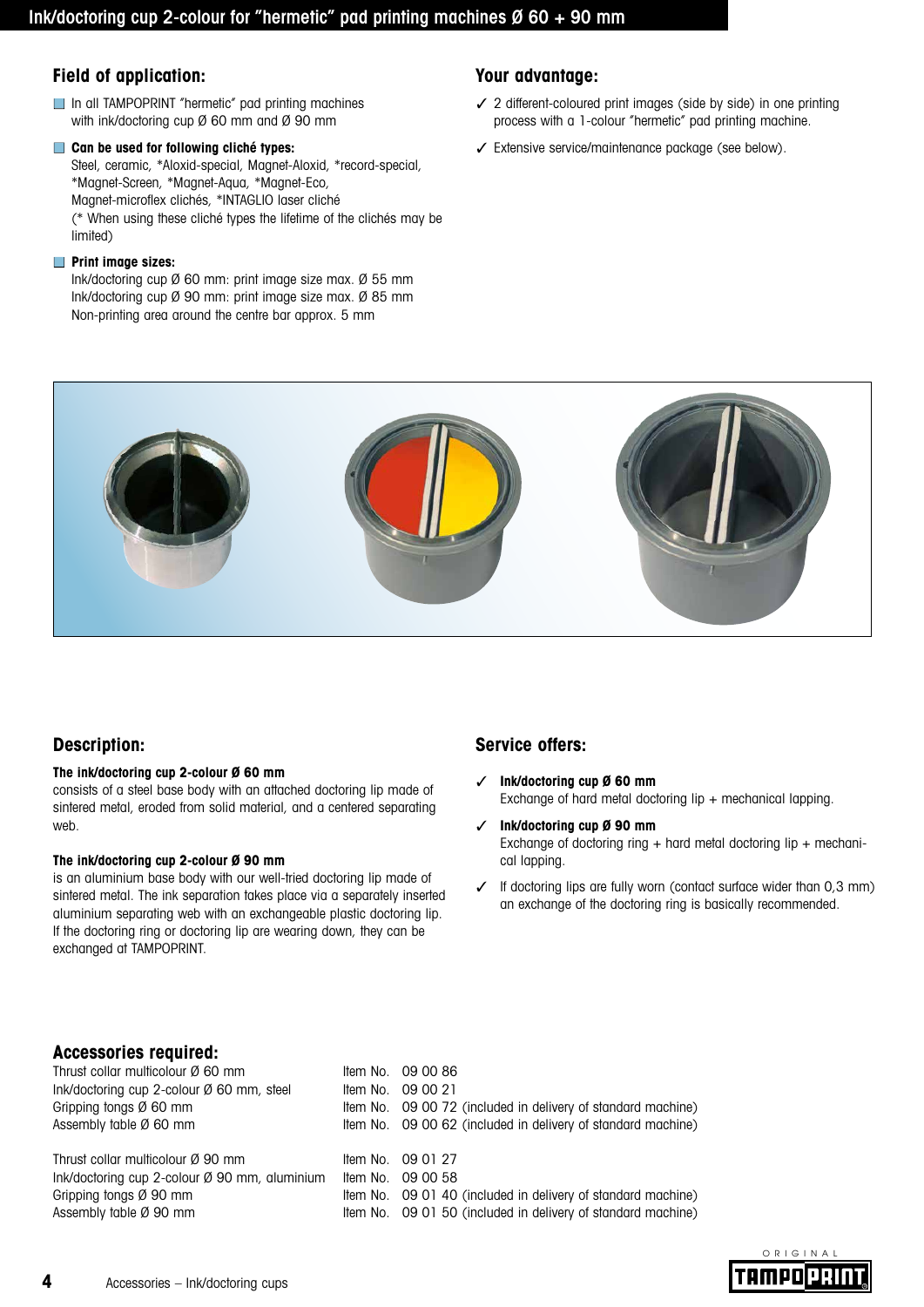# **Field of application: Your advantage:**

- In all TAMPOPRINT "hermetic" pad printing machines with ink/doctoring cup Ø 60 mm
- **Can be used for following cliché types:** Steel, ceramic, \*Aloxid-special, Magnet-Aloxid, \*record-special, \*Magnet-Screen, \*Magnet-Aqua, \*Magnet-Eco, Magnet-microflex clichés, \*INTAGLIO laser cliché (\* When using these cliché types the lifetime of the clichés may be limited)

### ■ **Print image size:**

Ink/doctoring cup Ø 60 mm: print image max. 3x 15 mm wide with 5 mm intermediate distance

- ✓ 3 different-coloured print images (side by side) in one printing process with a 1-colour "hermetic" pad printing machine.
- ✓ Extensive service/maintenance package (see below).



# **Description:**

The ink/doctoring cup 3-colour Ø 60 mm corresponds in its basic concept and material with the two-colour ink/doctoring cup Ø 60 mm. The separation of the ink compartments, however, takes place by means of two separating webs. The doctoring lip is a one-piece doctoring ring with two separating webs.

# **Service offers:**

- $\checkmark$  Exchange of hard metal doctoring lip + mechanical lapping
- $\checkmark$  If doctoring lips are fully worn (contact surface wider than 0,3 mm) an exchange of the doctoring ring is basically recommended.



### ■ **Non-printing area**

Separating webs approx. 5 mm each Centre to centre distance of the separating webs: 20 mm

# **Accessories required:**

Thrust collar multicolour Ø 60 mm Ink/doctoring cup 3-colour  $\emptyset$  60 mm, steel Item No. 09 00 22

Gripping tongs Ø 60 mm Item No. 09 00 72 (included in delivery of standard machine) Assembly table Ø 60 mm Item No. 09 00 62 (included in delivery of standard machine)

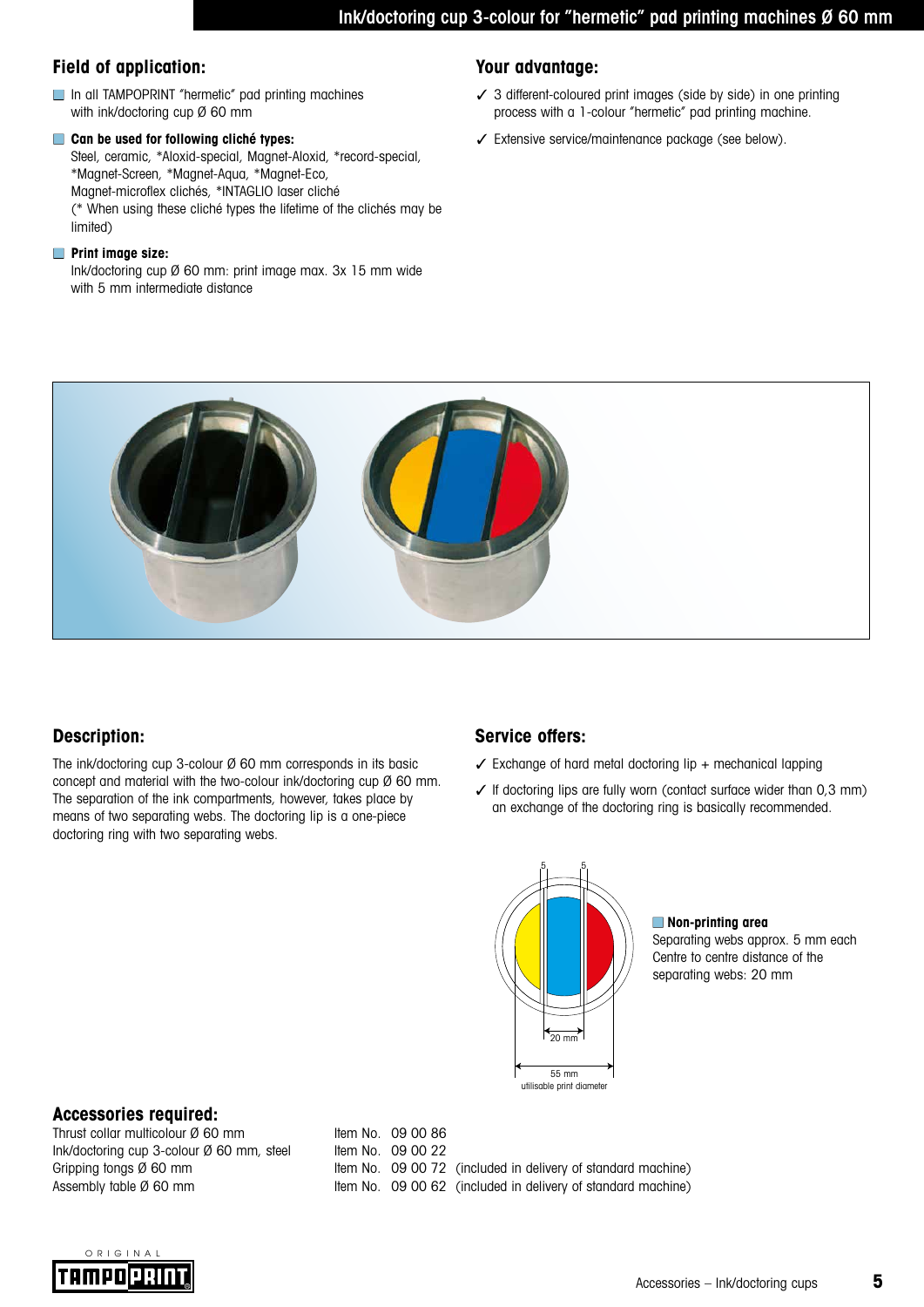# **Field of application: Your advantage:**

■ Use of an ink/doctoring cup Ø 60 mm in a pad printing machine with ink/doctoring cup size Ø 90 mm

#### ■ **Can be used for following clichés:**

Steel, ceramic, Aloxid-special, Magnet-Aloxid-, record-special, Magnet-Screen, Magnet-Aqua, Magnet-Eco, Magnet-microflex clichés, INTAGLIO laser cliché

- ✓ Your print image is often smaller than 55 mm
- ✓ Print image centre is identical with 90 mm ink/doctoring cup
- $\checkmark$  Smaller ink/doctoring cup reduction of ink waste
- ✓ Your cliché size remains the same
- ✓ Special solutions for deviations from print image centres possible
- ✓ Ink filling capacity is clearly reduced
- ✓ Reduction of disposal costs if 2-component ink is used
- ✓ The gripping tongs and assembly table which are included in delivery can still be used. No necessity to purchase new ones.



# **Description:**

The thrust ring is designed for a TAMPOPRINT plastic ink/doctoring cup.

Note:

You can continue to use the gripping tongs and assembly table which are included in delivery.

No necessity to purchase new ones.

# **Accessories required:**

Thrust collar adapter Ø 90 m  $Ink/doctorina cup  $\emptyset$  60 mm, plastics$  Item No. 09 00 29

Gripping tongs Ø 90 mm Item No. 09 00 73 (included in delivery of standard machine) Assembly table Ø 90 mm Item No. 09 00 63 (included in delivery of standard machine)

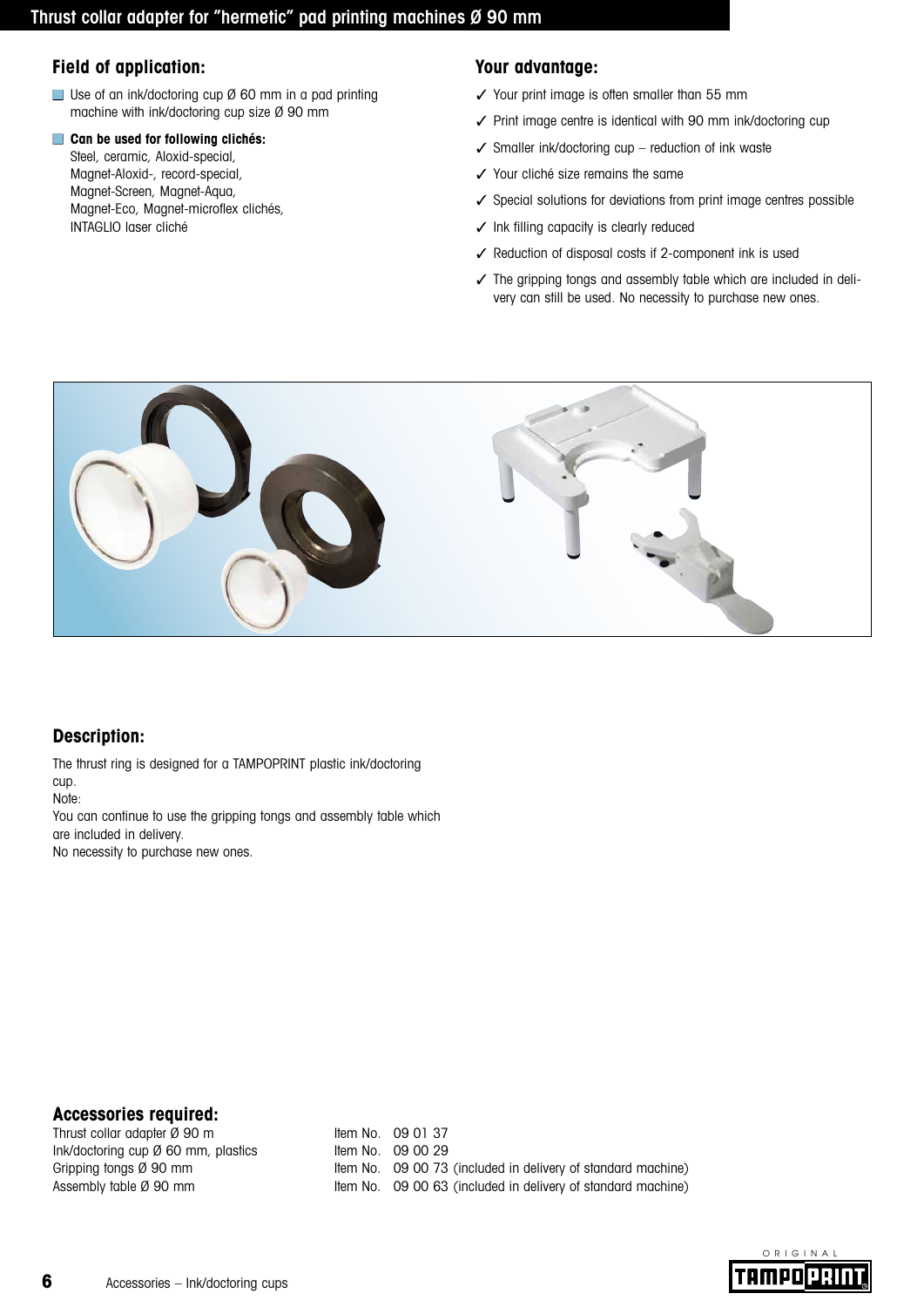# **Field of application: Your advantage:**

- In "hermetic" pad printing machine with ink/doctoring cup Ø 90 to 210 mm
- **Can be used for following clichés:** Steel, ceramic, Aloxid-special, Magnet-Aloxid-, record-special, Magnet-Screen, Magnet-Aqua, Magnet-Eco, Magnet-microflex clichés, INTAGLIO laser cliché

#### ■ **Print image size:**

Ink/doctoring cup Ø 30 mm: print image 2x max. Ø 25 mm Ink/doctoring cup Ø 60 mm: print image 2x max. Ø 55 mm Ink/doctoring cup Ø 90 mm: print image 2x max. Ø 85 mm Note:

Non-printing area between the ink/doctoring cups: see table down to the right.

- ✓ 2 different-coloured print images (side by side) in one printing process with a 1-colour "hermetic" pad printing machine.
- ✓ 2 ink/doctoring cups positioned side by side by using our 2-colour thrust collar.



Thrust collar for 2x ink/doctoring cup Ø 30 mm Thrust collar for 2x ink/doctoring cup Ø 60 mm Thrust collar for 2x ink/doctoring cup Ø 90 mm







#### ■ **Non-printing area**

| <b>Machine type</b><br>with the following<br>ink/doctoring cup size | <b>Machine type</b><br>cliché size<br>depth x width | Thrust collar for<br>the following ink/<br>doctoring cups | Non-printing area<br>between the two<br>ink/doctoring cups |  |
|---------------------------------------------------------------------|-----------------------------------------------------|-----------------------------------------------------------|------------------------------------------------------------|--|
| Ø 90                                                                | 100 x 215 mm                                        | 2 x Ø 30 mm                                               | 19 mm                                                      |  |
| Ø 130                                                               | 150 x 300 mm                                        | $2 \times 0.60$ mm                                        | $15 \text{ mm}$                                            |  |
| TSQ Ø 90                                                            | 440 x 100 mm                                        | 2 x Ø 30 mm                                               | $19 \text{ mm}$                                            |  |
| TSQ Ø 90                                                            | 600 x 100 mm                                        | 2 x Ø 30 mm                                               | $19 \text{ mm}$                                            |  |
| TSQ Ø 90                                                            | 800 x 100 mm                                        | 2 x Ø 30 mm                                               | $19 \text{ mm}$                                            |  |
| TSQ Ø 130                                                           | 730 x 150 mm                                        | $2 \times 0$ 60 mm                                        | $15 \text{ mm}$                                            |  |
| TSQ Ø 130                                                           | 930 x 150 mm                                        | $2 \times 0$ 60 mm                                        | $15 \text{ mm}$                                            |  |
| TSG Ø 210                                                           | 220 x 500 mm                                        | 2 x Ø 90 mm                                               | 33 mm                                                      |  |
| TSM 60/90 universal<br>transverse doctor kit                        | 100 x 440/600/800                                   | $2 \times 030$ mm                                         | 19 mm                                                      |  |
| TSM 130 universal<br>transverse doctor kit                          | 150 x 730/930                                       | $2 \times 0.60$ mm                                        | 15 mm                                                      |  |
| TSM 60/90 universal<br>multiple colour kit Solo                     | 100 x 215                                           | $2 \times 0.30$ mm                                        | 19 mm                                                      |  |

# **Accessories required:**

| AVVVJJJI I VJ TUGHI UGI.                    |                   |
|---------------------------------------------|-------------------|
| Thrust collar 2-colour Ø Ø 30 mm            | Item No. 09 01 35 |
| 2 ink/doctoring cups Ø 30 mm, steel         | Item No. 09 00 01 |
| Gripping tongs 2-colour $\varnothing$ 30 mm | Item No. $090143$ |
| Assembly table 2-colour Ø 30 mm             | Item No. 09 01 52 |
|                                             |                   |
| Thrust collar 2-colour Ø 60 mm              | Item No. 09 01 36 |
| 2 ink/doctoring cups Ø 60 mm, steel         | Item No. 09 00 03 |
| Gripping tongs 2-colour $\emptyset$ 60 mm   | Item No. 09 01 44 |
| Assembly table 2-colour Ø 60 mm             | Item No. 09 01 53 |
|                                             |                   |
| Thrust collar 2-colour Ø 90 mm              | Item No. 09 01 39 |
| 2 ink/doctoring cups Ø 90 mm, plastics      | Item No. 09 00 31 |
| Gripping tongs 2-colour $\varnothing$ 90 mm | Item No. 09 01 45 |
| Assembly table 2-colour Ø 90 mm             | Item No. 09 01 54 |
|                                             |                   |